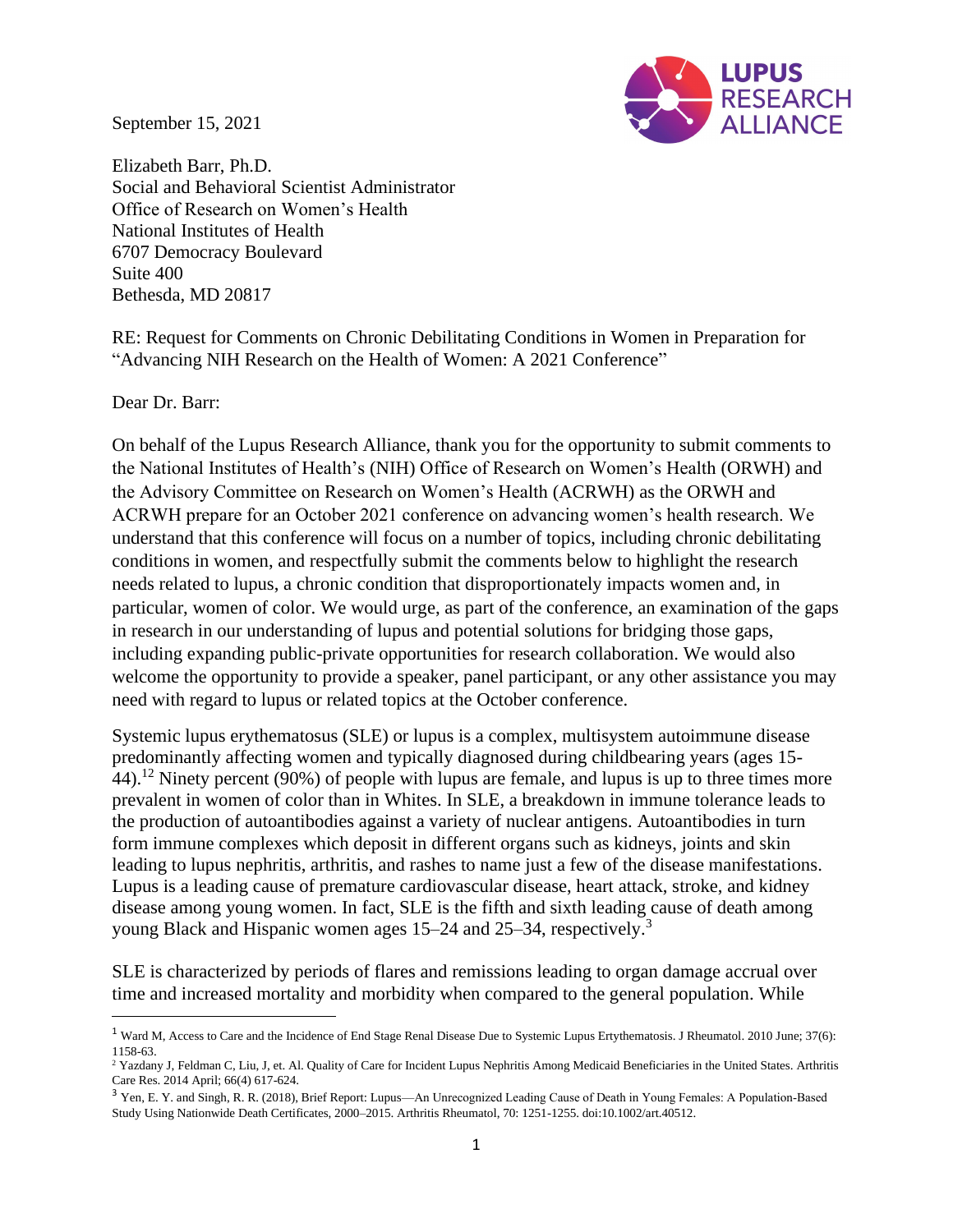lupus can impact any organ, some of the most severe and debilitating forms of the disease include lupus nephritis, a kidney inflammation that can result in end-stage renal disease, and neuropsychiatric lupus (NPSLE) causing seizure, brainstem dysfunction, stroke, or psychosis.

Lupus affects an estimated 200,000 people in the United States. <sup>4</sup> Other estimates range from 161,000 to 322,000 Americans with SLE.<sup>5</sup> One of the difficulties of diagnosing and treating lupus is the heterogenous nature of the disease. In addition, there is no single test to diagnose SLE, and lupus patients report that it can take four to six years and an average of three doctors to get diagnosed. As the ten-year survival rate decreases from 80-90% to 60% with advanced stage disease<sup>6</sup>, early detection is critical.

## Lack of Safe and Effective Therapies

Given the complex nature of lupus and the absence of a cure, treatment is focused on preventing flares, managing symptoms, and reducing organ damage. A variety of medications are used to treat lupus, many of which have major side effects including infection, osteoporosis, depression, hair loss and weight gain to name just a few. Importantly, to date, only three drugs have been approved specifically to treat lupus. The U.S. Food and Drug Administration's approval this year of anifrolumab-fnia, a first-in-class type I interferon receptor antagonist indicated for adults with moderate to severe SLE, represents the first new treatment for generalized SLE in more than a decade.

In addition to medications to treat lupus symptoms, patients may be on medications to treat conditions related to lupus such as high blood pressure, or blood clots. Medications used to treat the disease, such as corticosteroids or other immunosuppressants, can cause toxicity, increased susceptibility to infection or osteoporosis, and can lack efficacy in some patients.<sup>78910</sup> The unpredictable nature of the disease, the need for long term treatments, and the effects of disease activity and treatment can severely impact the quality of life for individuals with lupus.

## Health Disparities in Lupus

Lupus is a leading cause of death in young women of color. An August 2018 population-based study<sup>11</sup> found that lupus, previously ranked among the top 20 causes of death in all women, rose to new levels of grave concern as the 5th and 6th leading cause of death among young Black and Hispanic women ages 15-34 -- just behind cancer, heart disease and HIV.

<sup>4</sup> Izmirly, PM, Parton, H, Wang L, et. al. Prevalence of Systemic Lupus Erythematosus in the United States: Estimates from a Meta-Analysis of the Centers for Disease Control and Prevention National Lupus Registries. Arthritis Rheumatol 2021 73(6):991-996

<sup>&</sup>lt;sup>5</sup> Helmick, C.G., Felson, D.T., Lawrence, R.C., Gabriel, S., Hirsch, R., Kwoh, C.K., et al, for the National Arthritis Data Workgroup. (2008). [Estimates of the prevalence of arthritis and other rheumatic conditions in the United States: Part I.](https://www.ncbi.nlm.nih.gov/pubmed/18163481) Arthritis Rheum; 58(1):15–25

<sup>6</sup> Lateef A, Petri M. Unmet medical needs in systemic lupus erythematosus. Arthritis Research and Therapy. 2012;14(suppl4)s4:1-9.

<sup>7</sup> Gladman DD, G. C. (2000;27(2)). The Systemic Lupus International Collaborating Clinics/American College of Rheumatology damage index for systemic lupus erythematosus international comparison. J Rheumatol, 373- 376.

<sup>8</sup> Calvo- Alen J, McGwin G, Toloza S, et al. Systemic lupus erythematosus in a multiethnic US Cohort (LUMINA);XXIV. Cytotoxic treatment is an additional risk factor for the development of symptomatic osteonecrosis in lupus patients: results of a nested matched case control study. Ann Rheum Dis. 2006;65(6)785- 790).

<sup>9</sup> Haque S, Gorden C, Isenberg D et. al. Risk factors for clinical coronary artery disease in systemic lupus erythematosus: there lupus atheroscelerosis evaluation of risk (LASER) study. J Rheumatol. 2010, 37(2):322- 329.

<sup>&</sup>lt;sup>10</sup> Zonana-Nacach A, Yanez P, Jimenez-Bladeras FJ et al. Disease activity, damage and survival in Mexican patients with acute sever systemic lupus erythematosus. Lupus. 2007;16(12:997-1000.

<sup>11</sup> Yen, E. Y. and Singh, R. R. (2018), Brief Report: Lupus—An Unrecognized Leading Cause of Death in Young Females: A Population‐Based Study Using Nationwide Death Certificates, 2000–2015. Arthritis Rheumatol, 70: 1251-1255. doi:10.1002/art.40512.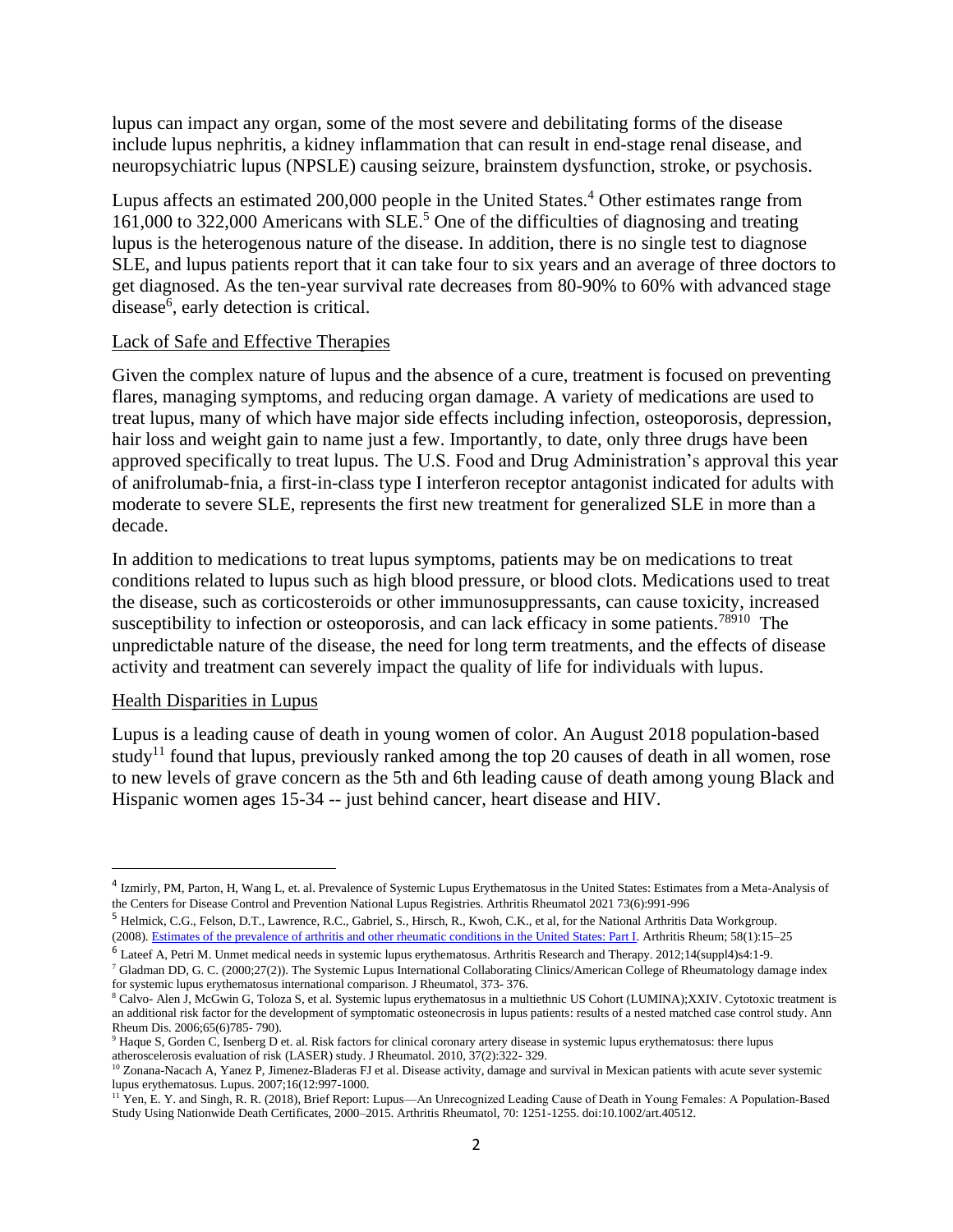Five-year survival in people with lupus has improved from 50% in the 1950's to over 90% currently<sup>1213</sup> but mortality remains high and is on the rise compared to the general population. Mortality rates among traditionally underserved populations with lupus are over three times as high as Caucasians, and they are more likely to experience multiple comorbidities such as cardiovascular disease and diabetes, and worse health outcomes and related quality of life.<sup>1415161718</sup> The reasons for these health disparities are complex, and include genetics, comorbidities and socioeconomic challenges. Access to healthcare and active engagement of the patient in their own care are particularly important factors. In 2050, it is estimated that half of the U.S. population will be people of color, further highlighting the need to advance lupus research given its disproportionate impact on women of color.<sup>19</sup>

## Issues Associated with COVID-19

The coronavirus pandemic has exacerbated issues of structural racism in the ability to access health care services and the urgent need for people of color to participate in clinical trials. Disparities seen in COVID-19 infection rates have served as a stark reminder of the inequity that exists within the American health care system and the social determinants of health that contribute to these health disparities. The disparities that have become so evident in the COVID-19 pandemic mirror other health disparities impacting individuals with lupus. The current national focus on the impact of systemic racism inherent in the United States health care system is a catalyst for systemic change. Lupus research and participation in clinical trials by individuals of color can be part of this push for a more equitable health care system.

## Need for Continued Federal Investment in Lupus Research and Lupus Drug Development

We are grateful for NIH's funding of a large number of critically important projects, which have led to the development of new experimental models, increased understanding of disease mechanisms, and identification of new targets to name just a few of the advances. Much remains to be done, and significant sustained funding will be required. According to NIH's Research, Condition, and Disease Categorization (RCDC) system, funding for lupus research in fiscal year 2020 reached \$134 million – the highest level since 2009. While the estimated funding for lupus research projects growth--\$136 million (FY2021) and \$139 million (FY2022) it still does not make up for the impact of stagnant biomedical research funding from the previous decade. But, much more remains to be done to advance research into lupus, including developing a clear understanding of cellular and molecular disease pathways, and the genetic basis underlying different clinical features and treatment responses in patients. Filling this fundamental gap in

<sup>&</sup>lt;sup>12</sup> Urnamoto KM, Michet CJ Jr, Thumboo J, Sunku J, O'Fallon WM, et al. Trends in the incidence and mortality of systemic lupus erythematosus, 1950-1992. Arthritis Rheum. 1999;42(1):46-50. 2009:61(10):1462-1466

<sup>&</sup>lt;sup>13</sup> Lim SS, Drenkard C, McCune WJ et al. Population-based lupus registries: advancing our epidemiologic understanding. Arthritis Rheum. 2009:61(10):1462-1466.

<sup>&</sup>lt;sup>14</sup> Alcaron GS, McGwin G, Rosman JM et al. Systemic lupus erythematosus in three ethnic groups. XIX. Natural history of the accrual of the American College of Rheumatology criteria prior to the occurrence of criteria diagnosis. Arthritis Rheum. 2004;51(4):609-15.

<sup>&</sup>lt;sup>15</sup> Alcaron GS, McGwin G, Uribe A, et al. Systemic lupus erythematosus in a multiethnic lupus cohort (LUMINA)xvii. Predictors of self-reported health-related quality of live early in the disease course. Arthritis Rheum. 2004:51(3):465-74.

<sup>&</sup>lt;sup>16</sup> Costenbader KH, Desai A, Alcaron GS et al. Trends in the incidence, demographics, and outcomes of end stage renal disease due to lupus nephritis in the US from 1995-2006. Arthritis Rheum. 2001:63(6):1681-88.

<sup>&</sup>lt;sup>17</sup> Hanley JG, Urowitz MB, Su L, et al. Seizure disorders in systemic lupus erythematosus results from an international, prospective, inception cohord study. Ann Rheum Dis. 2012.

<sup>&</sup>lt;sup>18</sup> Feldman C, Hiraki L, Liu J. et al. Epidemiology and Socio demographics of Systemic Lupus Erythematosus and Lupus Nephritis Among US Adults with Medicaid Coverage, 2000-2004. Arthritis & Rheumatism. 2013;65(3):753-763.

<sup>&</sup>lt;sup>19</sup> Artiga, Samantha, et al. "Disparities in Health and Health Care: Five Key Questions and Answers". Kaiser Family Foundation - Racial Equity and Health Policy, https://www.kff.org/racial-equity-and-health-policy/issue-brief/disparities-in-health-andhealth-care-five-key-questions-andanswers/, accessed November 13, 2020